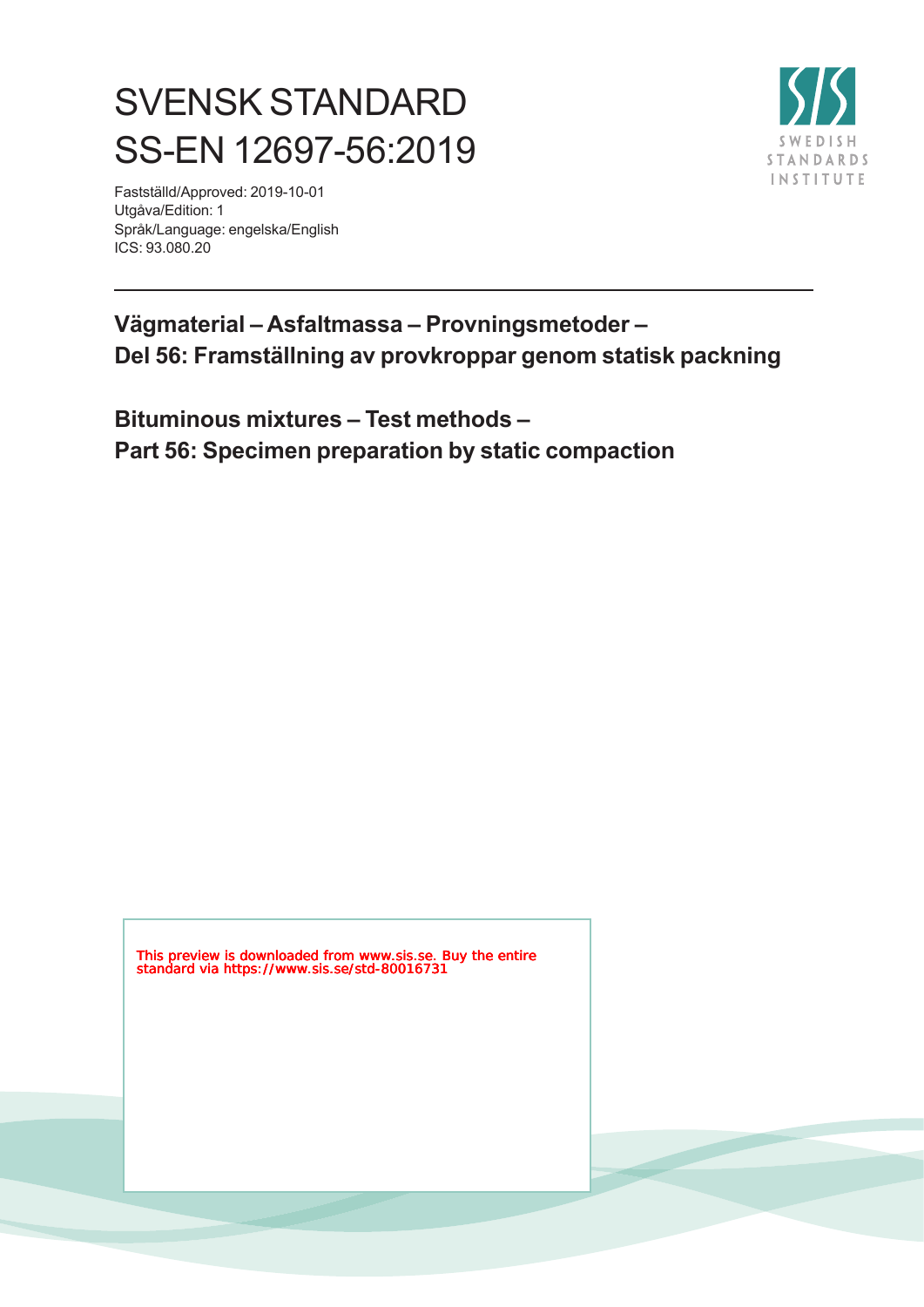# Standarder får världen att fungera

*SIS (Swedish Standards Institute) är en fristående ideell förening med medlemmar från både privat och offentlig sektor. Vi är en del av det europeiska och globala nätverk som utarbetar internationella standarder. Standarder är dokumenterad kunskap utvecklad av framstående aktörer inom industri, näringsliv och samhälle och befrämjar handel över gränser, bidrar till att processer och produkter blir säkrare samt effektiviserar din verksamhet.* 

#### **Delta och påverka**

Som medlem i SIS har du möjlighet att påverka framtida standarder inom ditt område på nationell, europeisk och global nivå. Du får samtidigt tillgång till tidig information om utvecklingen inom din bransch.

### **Ta del av det färdiga arbetet**

Vi erbjuder våra kunder allt som rör standarder och deras tillämpning. Hos oss kan du köpa alla publikationer du behöver – allt från enskilda standarder, tekniska rapporter och standardpaket till handböcker och onlinetjänster. Genom vår webbtjänst e-nav får du tillgång till ett lättnavigerat bibliotek där alla standarder som är aktuella för ditt företag finns tillgängliga. Standarder och handböcker är källor till kunskap. Vi säljer dem.

#### **Utveckla din kompetens och lyckas bättre i ditt arbete**

Hos SIS kan du gå öppna eller företagsinterna utbildningar kring innehåll och tillämpning av standarder. Genom vår närhet till den internationella utvecklingen och ISO får du rätt kunskap i rätt tid, direkt från källan. Med vår kunskap om standarders möjligheter hjälper vi våra kunder att skapa verklig nytta och lönsamhet i sina verksamheter.

**Vill du veta mer om SIS eller hur standarder kan effektivisera din verksamhet är du välkommen in på www.sis.se eller ta kontakt med oss på tel 08-555 523 00.**

# Standards make the world go round

*SIS (Swedish Standards Institute) is an independent non-profit organisation with members from both the private and public sectors. We are part of the European and global network that draws up international standards. Standards consist of documented knowledge developed by prominent actors within the industry, business world and society. They promote cross-border trade, they help to make processes and products safer and they streamline your organisation.*

#### **Take part and have influence**

As a member of SIS you will have the possibility to participate in standardization activities on national, European and global level. The membership in SIS will give you the opportunity to influence future standards and gain access to early stage information about developments within your field.

#### **Get to know the finished work**

We offer our customers everything in connection with standards and their application. You can purchase all the publications you need from us - everything from individual standards, technical reports and standard packages through to manuals and online services. Our web service e-nav gives you access to an easy-to-navigate library where all standards that are relevant to your company are available. Standards and manuals are sources of knowledge. We sell them.

#### **Increase understanding and improve perception**

With SIS you can undergo either shared or in-house training in the content and application of standards. Thanks to our proximity to international development and ISO you receive the right knowledge at the right time, direct from the source. With our knowledge about the potential of standards, we assist our customers in creating tangible benefit and profitability in their organisations.

**If you want to know more about SIS, or how standards can streamline your organisation, please visit www.sis.se or contact us on phone +46 (0)8-555 523 00**



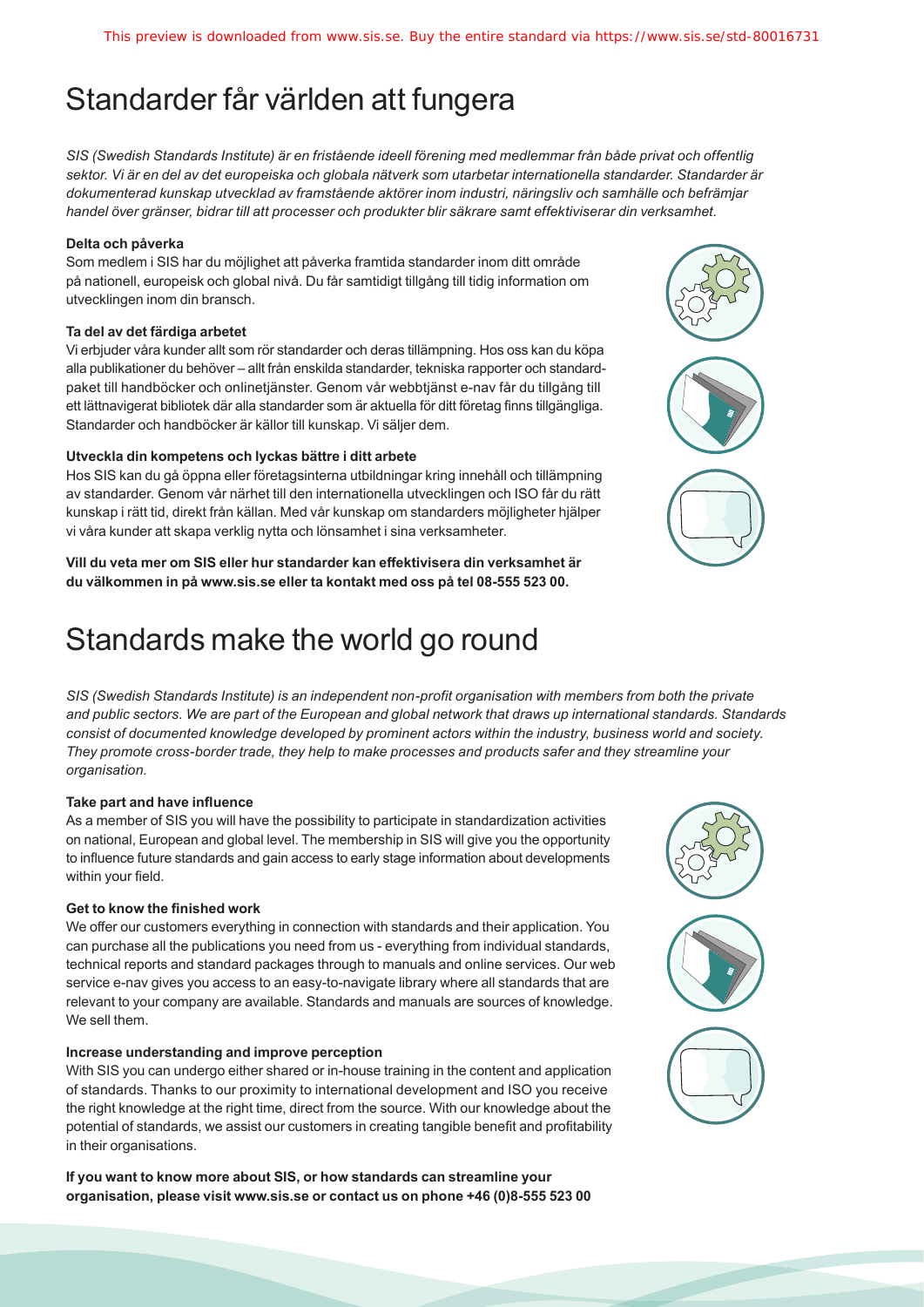Europastandarden EN 12697-56:2019 gäller som svensk standard. Detta dokument innehåller den officiella engelska versionen av EN 12697-56:2019.

The European Standard EN 12697-56:2019 has the status of a Swedish Standard. This document contains the official version of EN 12697-56:2019.

© Copyright / Upphovsrätten till denna produkt tillhör SIS, Swedish Standards Institute, Stockholm, Sverige. Användningen av denna produkt regleras av slutanvändarlicensen som återfinns i denna produkt, se standardens sista sidor.

© Copyright SIS, Swedish Standards Institute, Stockholm, Sweden. All rights reserved. The use of this product is governed by the end-user licence for this product. You will find the licence in the end of this document.

*Upplysningar om sakinnehållet i standarden lämnas av SIS, Swedish Standards Institute, telefon 08-555 520 00. Standarder kan beställas hos SIS som även lämnar allmänna upplysningar om svensk och utländsk standard.*

*Information about the content of the standard is available from the Swedish Standards Institute (SIS), telephone +46 8 555 520 00. Standards may be ordered from SIS, who can also provide general information about Swedish and foreign standards.*

Denna standard är framtagen av kommittén för Asfalt, SIS / TK 202 / AG 01.

Har du synpunkter på innehållet i den här standarden, vill du delta i ett kommande revideringsarbete eller vara med och ta fram andra standarder inom området? Gå in på www.sis.se - där hittar du mer information.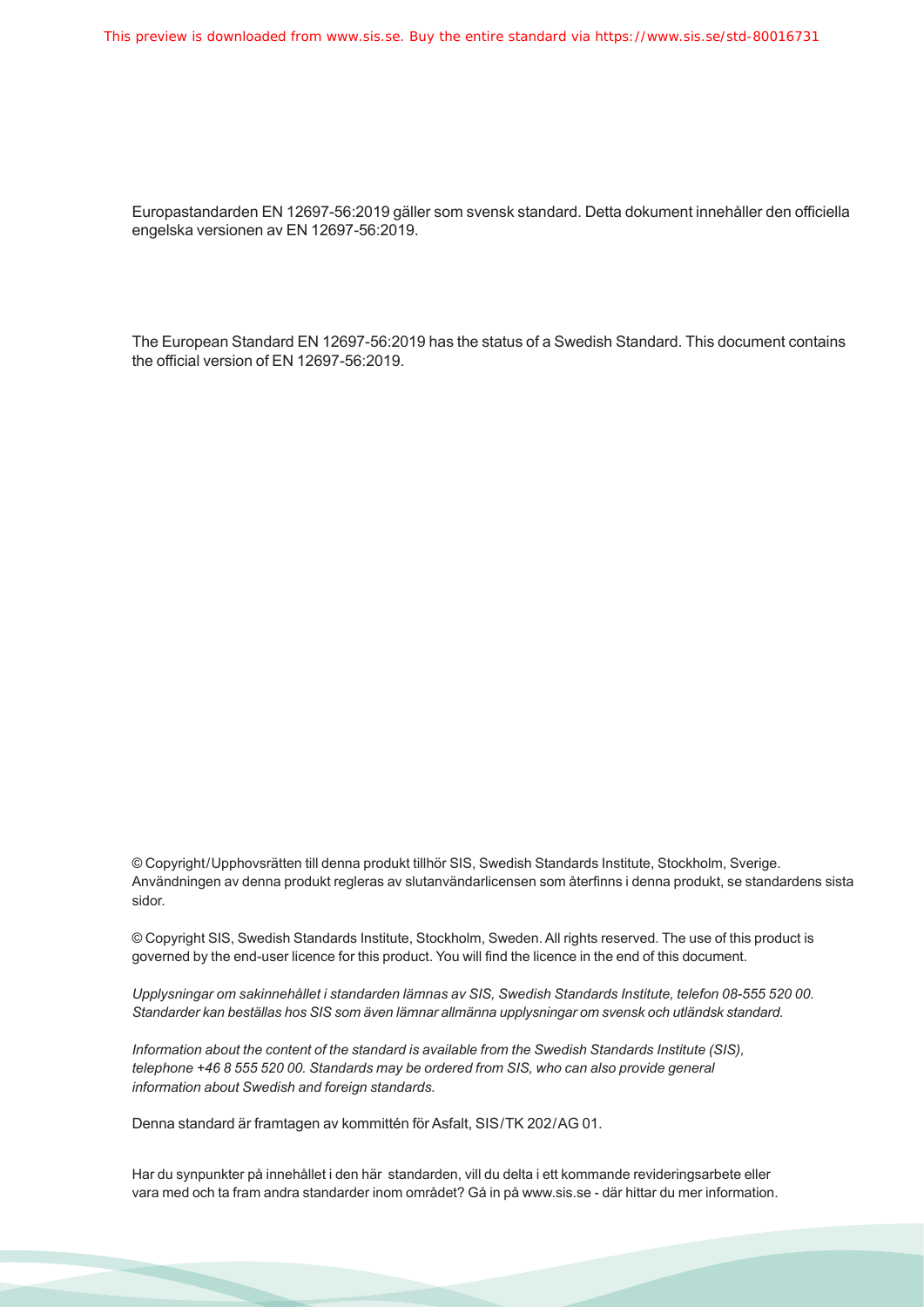This preview is downloaded from www.sis.se. Buy the entire standard via https://www.sis.se/std-80016731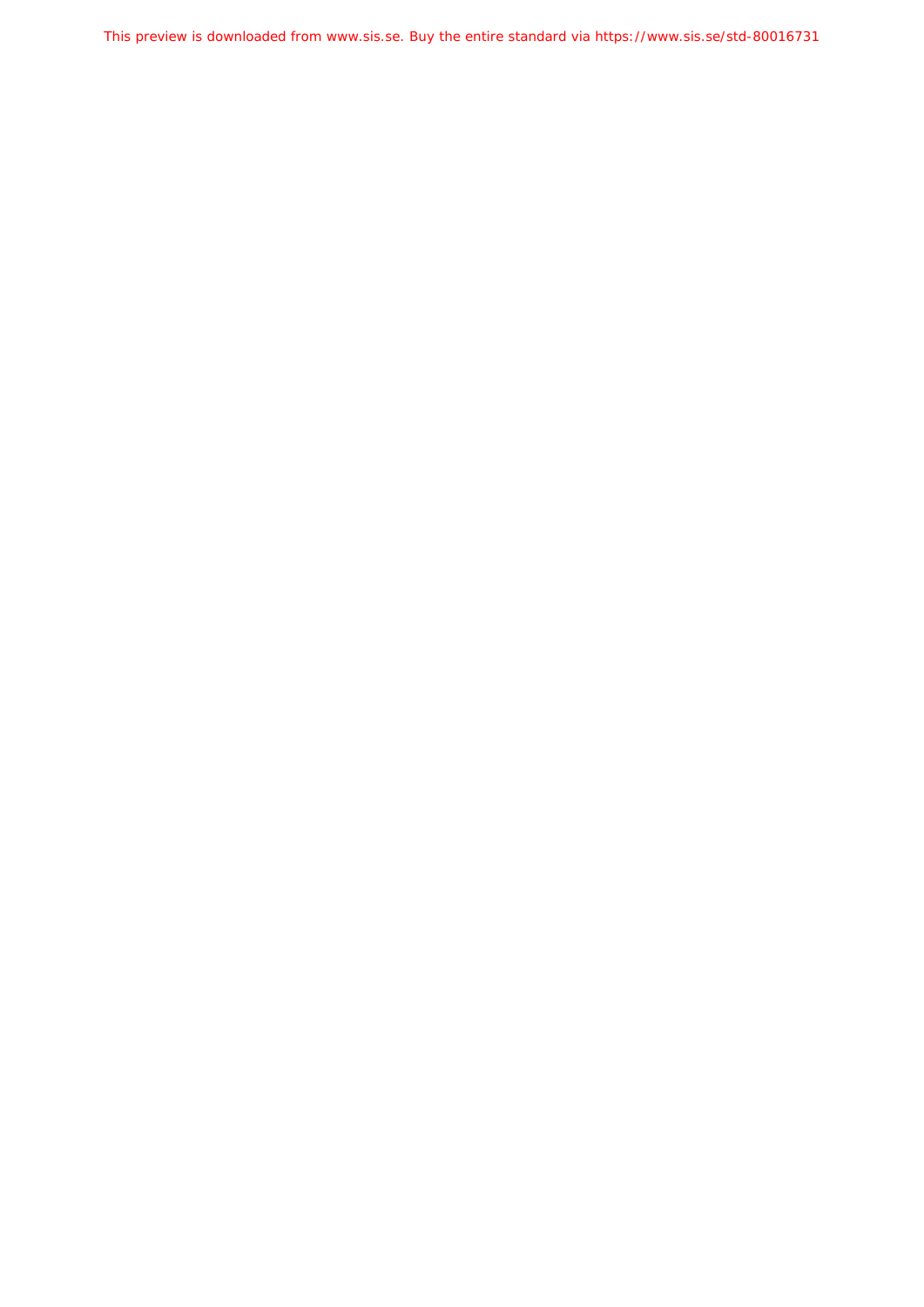# EUROPEAN STANDARD NORME EUROPÉENNE EUROPÄISCHE NORM

# **EN 12697-56**

September 2019

ICS 93.080.20

English Version

## Bituminous mixtures - Test methods - Part 56: Specimen preparation by static compaction

Mélanges bitumineux - Méthodes d'essai - Partie 56 : Confection d'éprouvettes par compacteur statique

 Asphalt - Prüfverfahren - Teil 56: Probekörperherstellung durch Statische Verdichtung

This European Standard was approved by CEN on 17 June 2019.

CEN members are bound to comply with the CEN/CENELEC Internal Regulations which stipulate the conditions for giving this European Standard the status of a national standard without any alteration. Up-to-date lists and bibliographical references concerning such national standards may be obtained on application to the CEN-CENELEC Management Centre or to any CEN member.

This European Standard exists in three official versions (English, French, German). A version in any other language made by translation under the responsibility of a CEN member into its own language and notified to the CEN-CENELEC Management Centre has the same status as the official versions.

CEN members are the national standards bodies of Austria, Belgium, Bulgaria, Croatia, Cyprus, Czech Republic, Denmark, Estonia, Finland, France, Germany, Greece, Hungary, Iceland, Ireland, Italy, Latvia, Lithuania, Luxembourg, Malta, Netherlands, Norway, Poland, Portugal, Republic of North Macedonia, Romania, Serbia, Slovakia, Slovenia, Spain, Sweden, Switzerland, Turkey and United Kingdom.



EUROPEAN COMMITTEE FOR STANDARDIZATION COMITÉ EUROPÉEN DE NORMALISATION EUROPÄISCHES KOMITEE FÜR NORMUNG

**CEN-CENELEC Management Centre: Rue de la Science 23, B-1040 Brussels** 

Ref. No. EN 12697-56:2019 E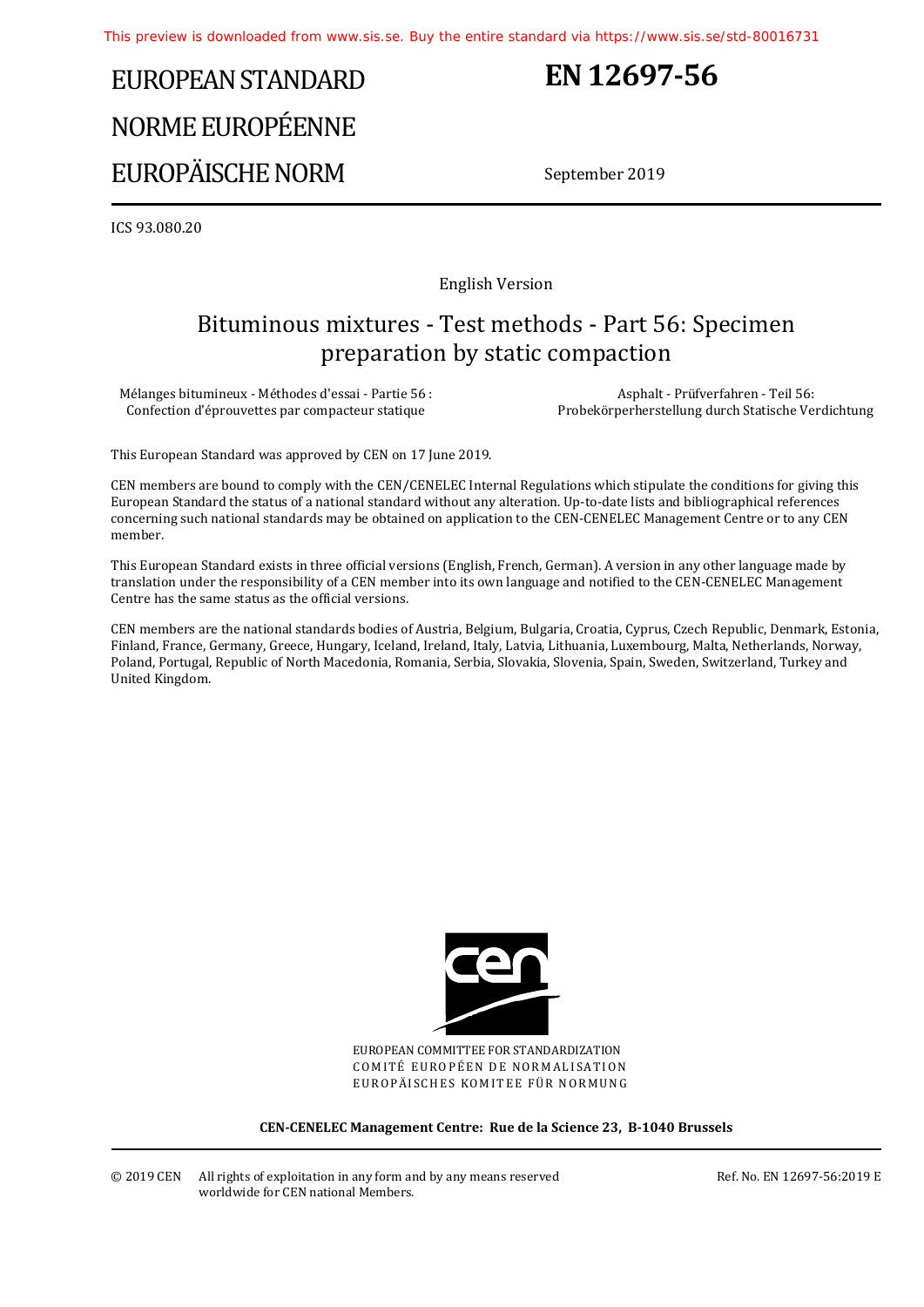## SS-EN 12697-56:2019 (E)

## **Contents**

# Page

| $\mathbf{1}$                                                        |  |  |
|---------------------------------------------------------------------|--|--|
| $\overline{\mathbf{2}}$                                             |  |  |
| 3                                                                   |  |  |
| $\boldsymbol{4}$                                                    |  |  |
| 5                                                                   |  |  |
| 6                                                                   |  |  |
| $\overline{7}$<br>7.1<br>7.2<br>7.3<br>7.4<br>7.5<br>7.5.1<br>7.5.2 |  |  |
| 8                                                                   |  |  |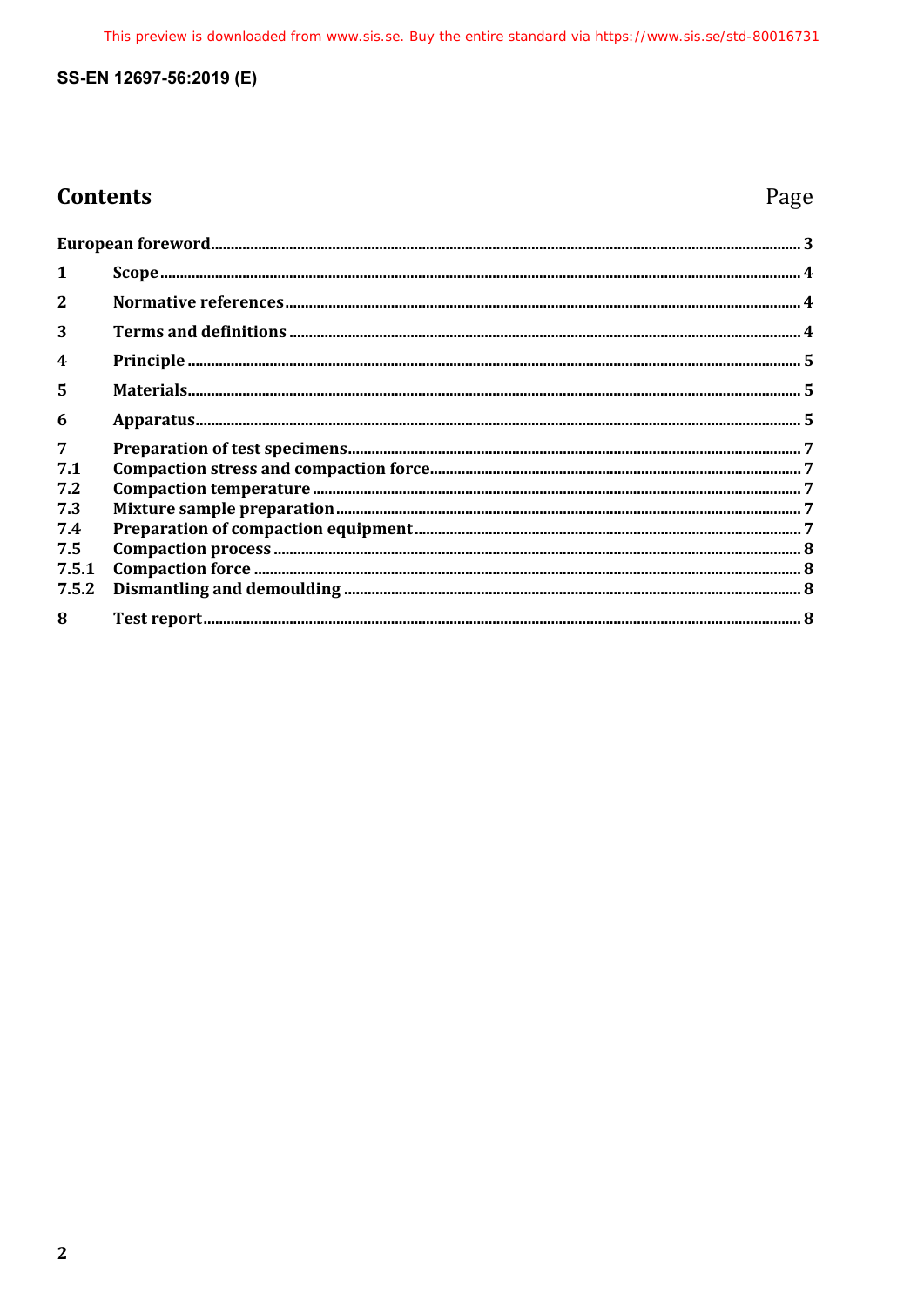## <span id="page-6-0"></span>**European foreword**

This document (EN 12697-56:2019) has been prepared by Technical Committee CEN/TC 227 "Road materials", the secretariat of which is held by BSI.

This European Standard shall be given the status of a national standard, either by publication of an identical text or by endorsement, at the latest by March 2020, and conflicting national standards shall be withdrawn at the latest by March 2020.

Attention is drawn to the possibility that some of the elements of this document may be the subject of patent rights. CEN shall not be held responsible for identifying any or all such patent rights.

A list of all parts in the EN 12697 series can be found on the CEN website.

According to the CEN-CENELEC Internal Regulations, the national standards organisations of the following countries are bound to implement this European Standard: Austria, Belgium, Bulgaria, Croatia, Cyprus, Czech Republic, Denmark, Estonia, Finland, France, Germany, Greece, Hungary, Iceland, Ireland, Italy, Latvia, Lithuania, Luxembourg, Malta, Netherlands, Norway, Poland, Portugal, Republic of North Macedonia, Romania, Serbia, Slovakia, Slovenia, Spain, Sweden, Switzerland, Turkey and the United Kingdom.